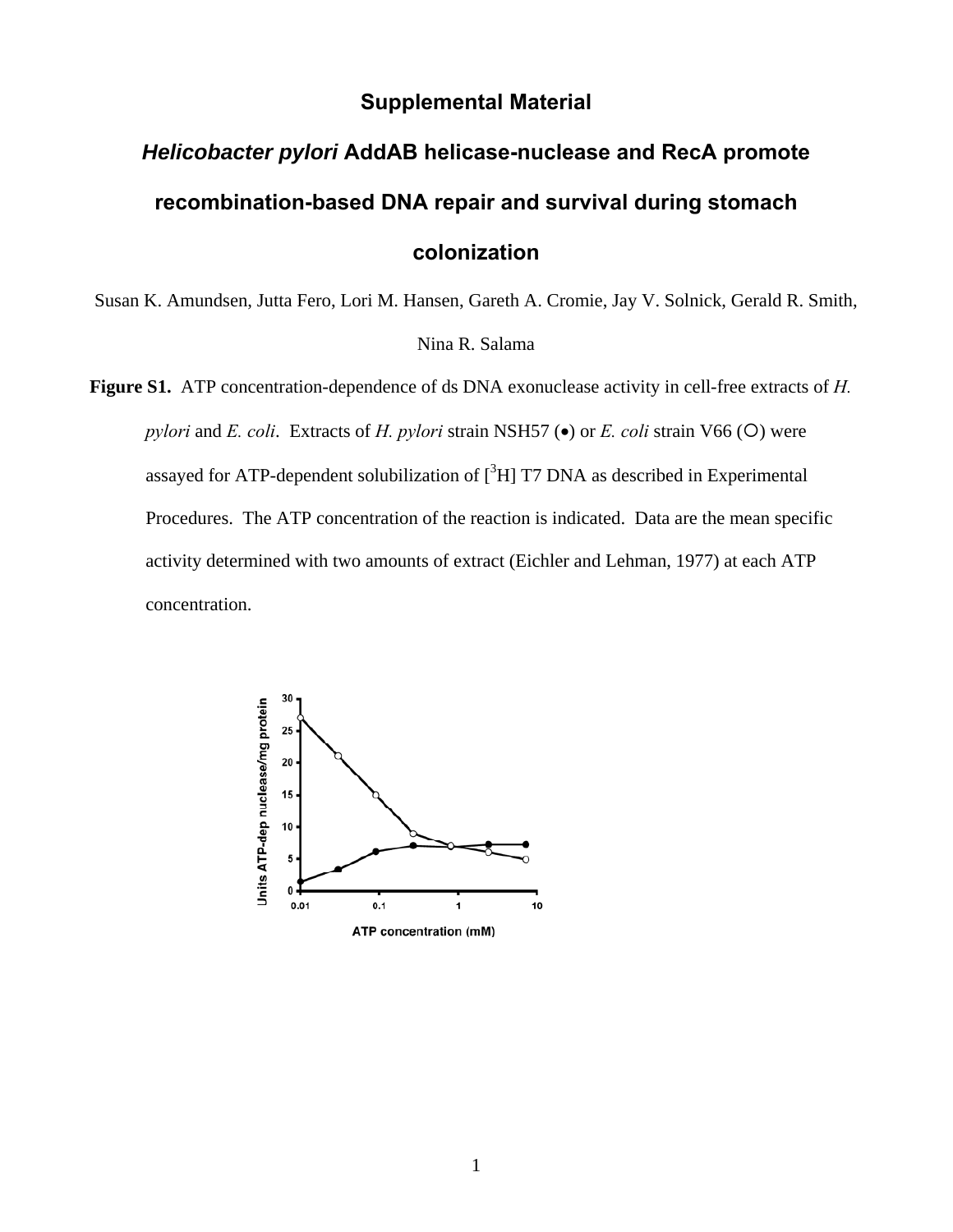**Figure S2.** Growth of *recA*, *addA* and *addB* mutant strains is comparable to wild-type bacteria *in vitro*. Bacteria were grown in Brucella Broth supplemented with 10% fetal bovine serum at 37 ºC in parallel 96 well plate cultures in a microaerobic atmosphere. At the indicated times, dilutions of duplicate wells were plated to determine colony forming units. Experiment shown is representative of two independent biological replicates.

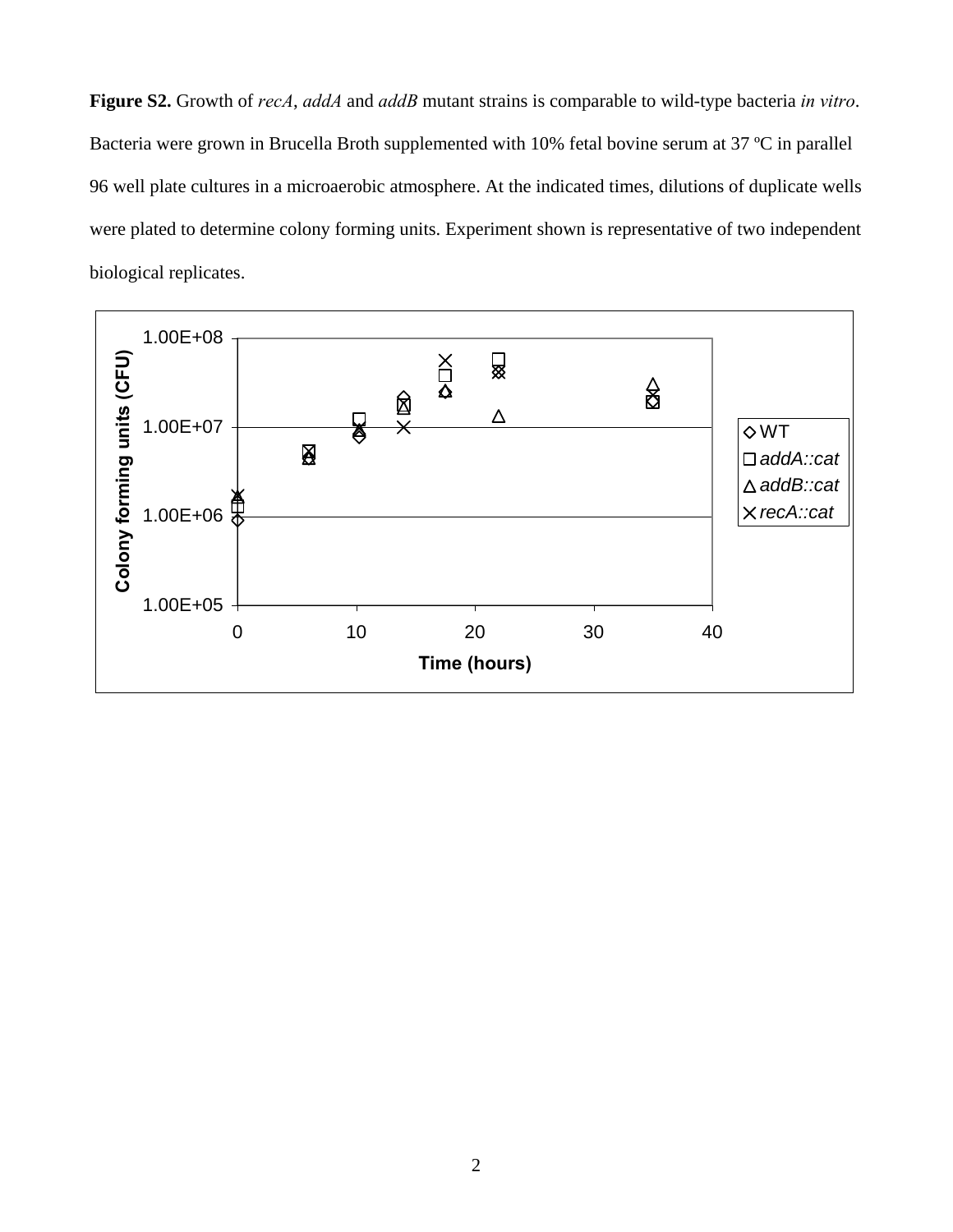#### **Table S1. Bacterial Strains**

| Strain               | Genotype                                                                       | Reference or source    |  |  |  |  |
|----------------------|--------------------------------------------------------------------------------|------------------------|--|--|--|--|
| E. coli              |                                                                                |                        |  |  |  |  |
| V <sub>66</sub>      | $argA21$ his G4 met recF143 rpsL31 galK2 xyl-5 $\lambda$ F                     | (Schultz et al., 1983) |  |  |  |  |
| V2381                | $ArecBCD2731<$ kan> hisG4 met recF143 rpsL31 galK2 xyl-5                       | (Amundsen and Smith,   |  |  |  |  |
|                      | $\lambda^-$ F                                                                  | 2007)                  |  |  |  |  |
|                      | $ArecBCD2731<$ kan> hisG4 met recF143 rpsL31 galK2 xyl-5                       |                        |  |  |  |  |
| V3060                | F ( $\lambda$ DE3; imm <sup>21</sup> $\Delta$ nin5 Sam7 lacUV5 T7 gene 1 [RNA] | This work              |  |  |  |  |
|                      | polymerase])                                                                   |                        |  |  |  |  |
| H. pylori            |                                                                                |                        |  |  |  |  |
| NSH <sub>57</sub>    | wild type                                                                      | (Baldwin et al., 2007) |  |  |  |  |
| NSH74                | AaddB::cat                                                                     | this work              |  |  |  |  |
| <b>NSH58</b>         | AaddA::cat                                                                     | this work              |  |  |  |  |
| <b>NSH92</b>         | Area::cat                                                                      | this work              |  |  |  |  |
| NSH <sub>66</sub>    | $\text{AruvC::cat}$                                                            | this work              |  |  |  |  |
| NSH <sub>94</sub>    | $\triangle$ addB::cat rdx::addB <sup>S771P</sup>                               | this work              |  |  |  |  |
| <b>NSH95</b>         | $\Delta$ addA::cat rdxA::addA <sup>6His</sup>                                  | this work              |  |  |  |  |
| J166                 | wild type                                                                      | (Solnick et al., 2001) |  |  |  |  |
| J166∆recA            | Area::km                                                                       | this work              |  |  |  |  |
| $J166\triangle$ addA | AaddA::km                                                                      | this work              |  |  |  |  |
| $J166\triangle$ ruvC | $\Delta ruvC$ :: $km$                                                          | this work              |  |  |  |  |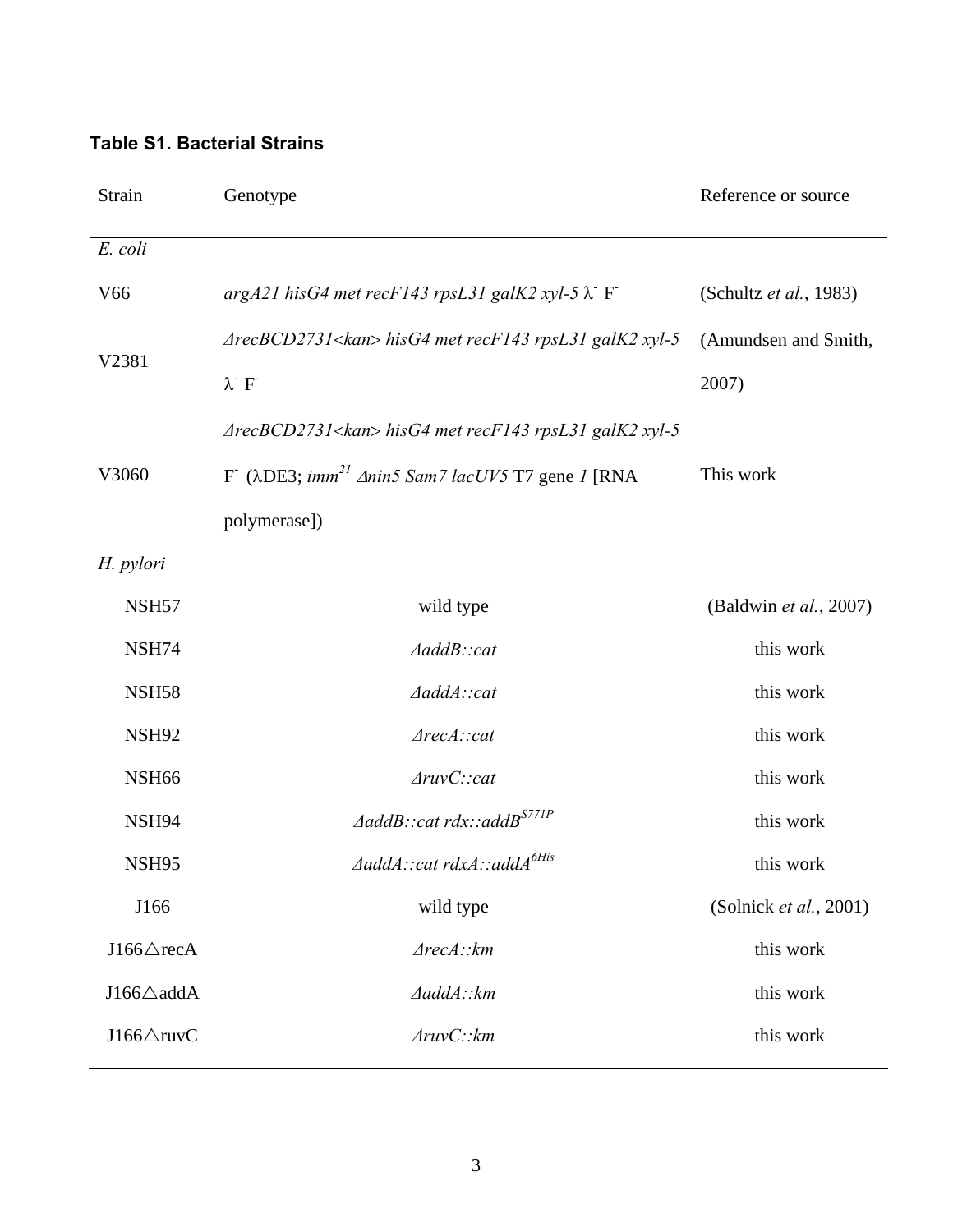| Table S2. Primers used for cloning and sequencing |                                            |  |  |  |
|---------------------------------------------------|--------------------------------------------|--|--|--|
| Name                                              | Sequence                                   |  |  |  |
| 1553-1                                            | GCTCTAGATAGCATGTGTGAATTTGACGC              |  |  |  |
| 1553-2                                            | ACGCGTCGACGCCTAGTGCAAAATAACTTTC            |  |  |  |
| 1553-3                                            | ATCCACTTTTCAATCTATATCGTCTAAAATGCGCTCTTTCAT |  |  |  |
| 1553-4                                            | CCCAGTTTGTCGCACTGATAAACCAGCAAAGCCATAAAGCGC |  |  |  |
| addAbp1100                                        | <b>ATGCTCTGCTTGACATCG</b>                  |  |  |  |
| addAbp1800                                        | <b>CCATAAAGCTCAAATTGC</b>                  |  |  |  |
| addAbp700                                         | <b>CAAATAAATAGAGCTTG</b>                   |  |  |  |
| AddA-C1 (SalI)                                    | ACGCGTCGACTCAGACCCATAATTTTTCAAG            |  |  |  |
| AddA-C1(SalI)                                     | ACGCGTCGACTCAGACCCATAATTTTTCAAG            |  |  |  |
| AddA-N1(NcoI)                                     | CATGCCATGGATACCAAAAGACAATGC                |  |  |  |
| AddA-Ntag(EcoRI)                                  | GGAATTCGGATACCAAAAGACAATGCAT               |  |  |  |
| AddB C1 (AvrII)                                   | CCCCTAGGTCATCGGTTGCACATGTCTTT              |  |  |  |
| AddB N1 (NdeI)                                    | GGAATTCCATATGAACTTAGAAAAACTTTTTG           |  |  |  |
| addB-1                                            | GCTCTAGAGCGCCATGCTTTGACTTGTTG              |  |  |  |
| $addB-2$                                          | ACGCGTCGACGATAAAATGCCTAATAGATGC            |  |  |  |
| $addB-3$                                          | ATCCACTTTTCAATCTATATCCCTTCGCCTTGCTCTAAATAG |  |  |  |
| $addB-4$                                          | CCCAGTTTGTCGCACTGATAACCAAGCTCAAACAAGAAATTG |  |  |  |
| HP0153-1                                          | GCTCTAGACGTTCGCAATTTTAGGGTATA              |  |  |  |
| HP0153-2                                          | ACGCGTCGACAGCCCTTAACCTCTCATCTAC            |  |  |  |
| HP0153-3                                          | ATCCACTTTTCAATCTATATCGTCTTCATCTATTGCC      |  |  |  |
| HP0153-4                                          | CCCAGTTTGTCGCACTGATAAGAGCCTTTAGAAGAAATGGAG |  |  |  |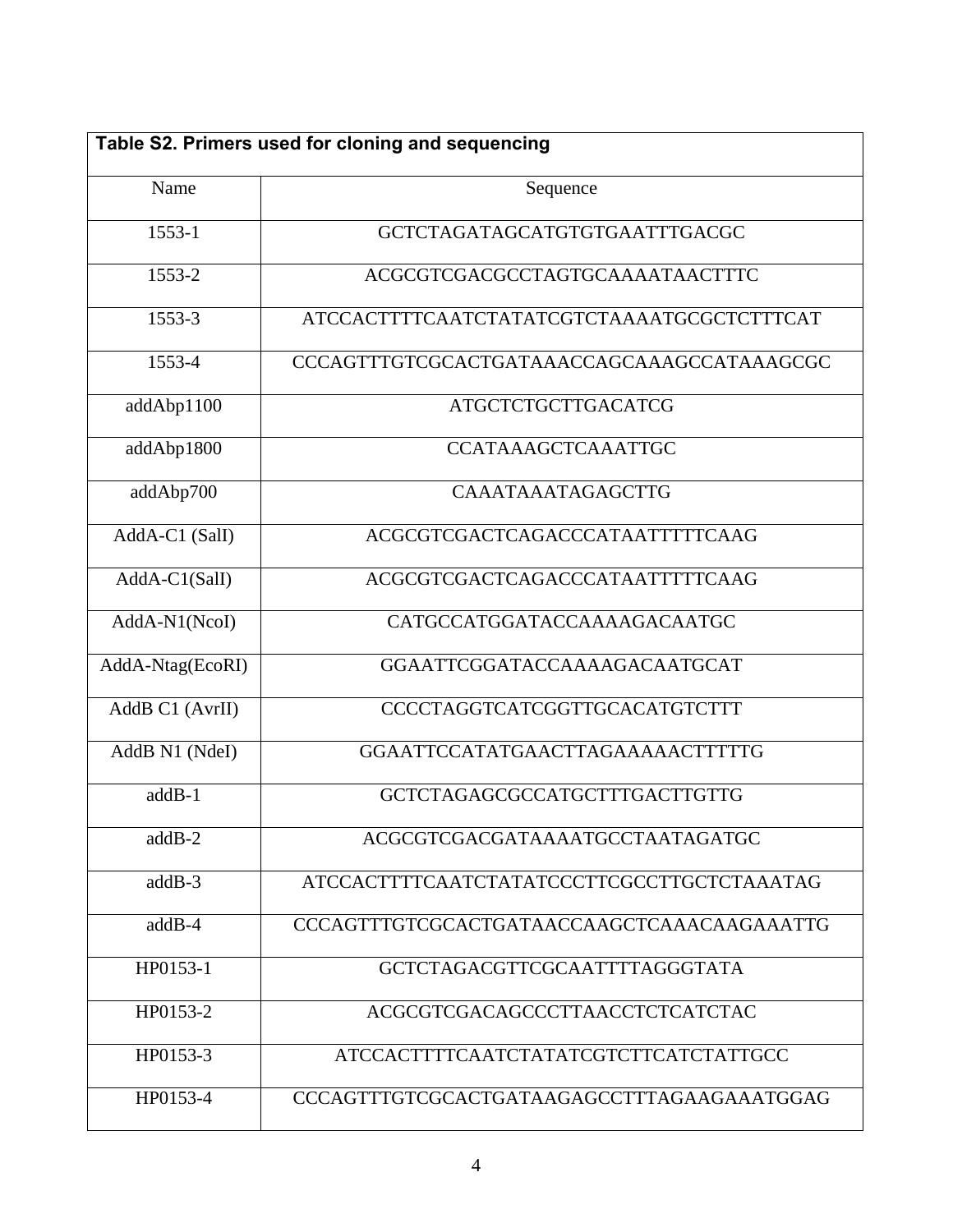| HP0877-1           | GCTCTAGAGTAACGATCACATCTAAAGCG              |
|--------------------|--------------------------------------------|
| HP0877-2           | ACGCGTCGACCGATTTAGCCAAATGCGGATC            |
| HP0877-3           | ATCCACTTTTCAATCTATATCGCCGTGATTAAAGAAAGCTTG |
| HP0877-4           | CCCAGTTTGTCGCACTGATAAACGCATGCGCAACGCTTAAAG |
| pDuet 5362         | <b>GTCCGGCGTAGAGGATCG</b>                  |
| pDuet153REV        | <b>GCCGCAAGCTTGTCGACCTG</b>                |
| RecApEt-1          | GGAATTCCATATGGCAATAGATGAACACAAA            |
| RecApEt-2          | CCGCTCGAGTTCCATTTCTTCTAAAGGCTC             |
| addAup1 (NotI)     | AAT GCGGCCGC GGAGCCACGATAGGGATATGGAG       |
| addAup2 (PstI)     | AAT CTGCAG CGCACCAAACTAGGGTCTAAATGG        |
| addAdown1          | AAT GTCGAC GCTCAAGTGTCTCATTACGCTGAG        |
| (HincII)           |                                            |
| addAdown2 (XhoI)   | AAT CTCGAG CATAGCGTCCTTATGCTCGCTCG         |
| recAup1 (NotI)     | AAT GCGGCCGC TCGTTACTGCCCTTAATGAGCTC       |
| recAup2 (PstI)     | AAT CTGCAG CAATTTGTTTGATCGCTAAAGAAATCGC    |
| recAdown1 (HincII) | AAT GTCGAC AATGAAGAGATCATGCCCTTACCC        |
| recAdown2 (XhoI)   | AAT CTCGAG AAAAGACAATCAGGGAGCTATGGC        |
| ruvCup1 (NotI)     | AAT GCGGCCGC GATGGAGTGGGCTTGCATTGAAAC      |
| ruvCup2 (PstI)     | AAT CTGCAG CTTGTTGGAAGCATGAGAAATGATAGC     |
| ruvCdown1 (HincII) | AAT GTCGAC TGCTATCACGCATGCGCAACGC          |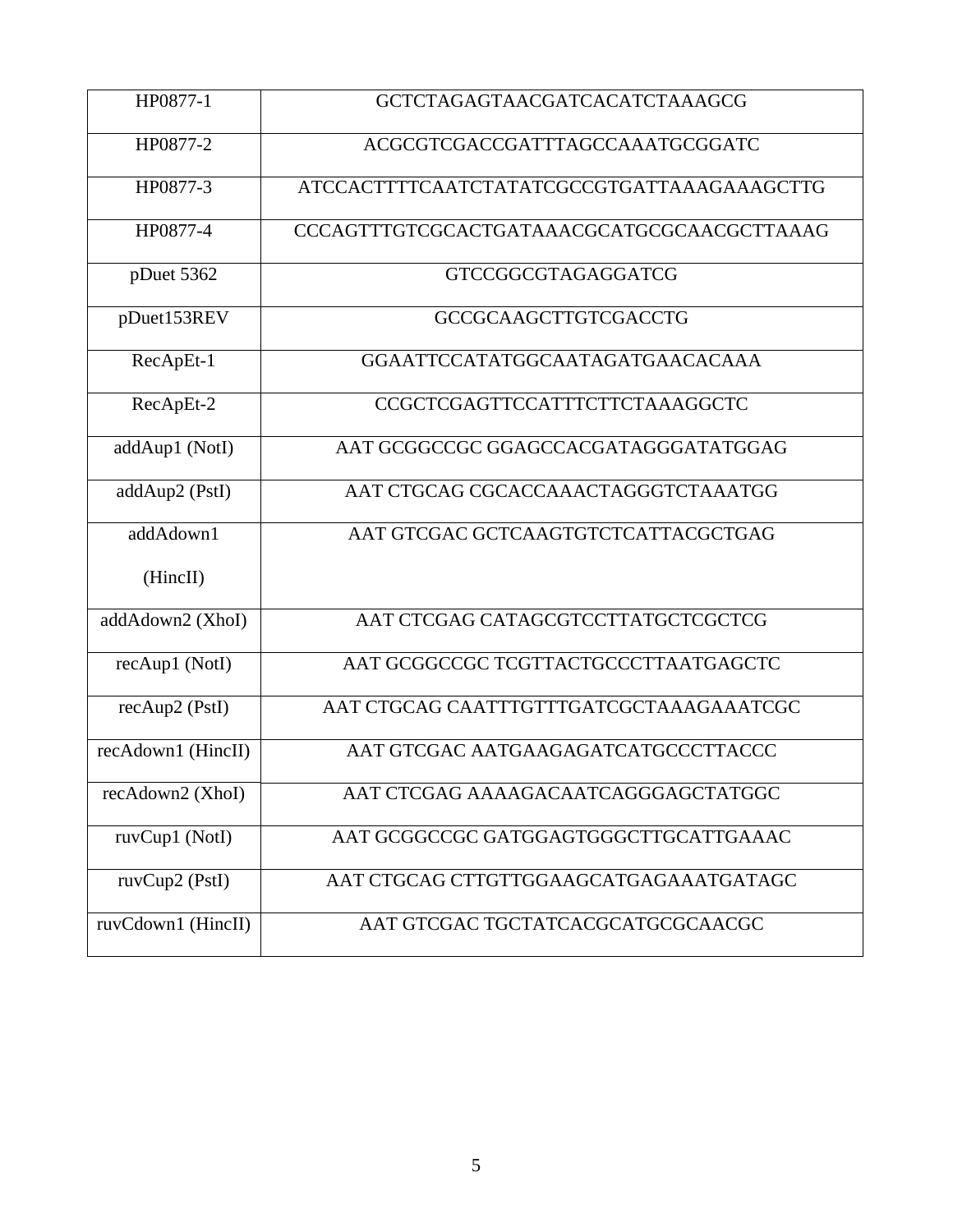## **Table S3. Plasmids**

| Plasmid   | Genotype                                | Source or reference           |  |
|-----------|-----------------------------------------|-------------------------------|--|
| pETDuet-1 | Inducible expression vector             | Novagen                       |  |
| pJF22     | $addB^{ST71P}$ in pETDuet-1             | This study                    |  |
| pJF23     | $addA^{6His}$ in pETDuet-1              | This study                    |  |
| pJF25     | addA in pETDuet-1                       | This study                    |  |
| pJF30     | addA addB <sup>S771P</sup> in pETDuet-1 | This study                    |  |
| pJF31     | $addA6His addBS771P$ in pETDuet-1       | This study                    |  |
| pSA405    | addA addB in pETDuet-1                  | This study                    |  |
| pRdxA     | wild type                               | (Smeets <i>et al.</i> , 2000) |  |
| pJF27     | $addB^{S771P}$ in pRdxA                 | This study                    |  |
| pJF29     | $addA6His$ in pRdxA                     | This study                    |  |
| pBR322    | Cloning vector                          | (Bolivar et al., 1977)        |  |
| pMR3      | $recBCD - argA$ in pBR322               | (Amundsen and Smith,          |  |
|           |                                         | 2007)                         |  |
| pJ150     | babA in pGEM-T Easy                     | This study                    |  |
| pJ151     | babB in pGEM-T Easy                     | This study                    |  |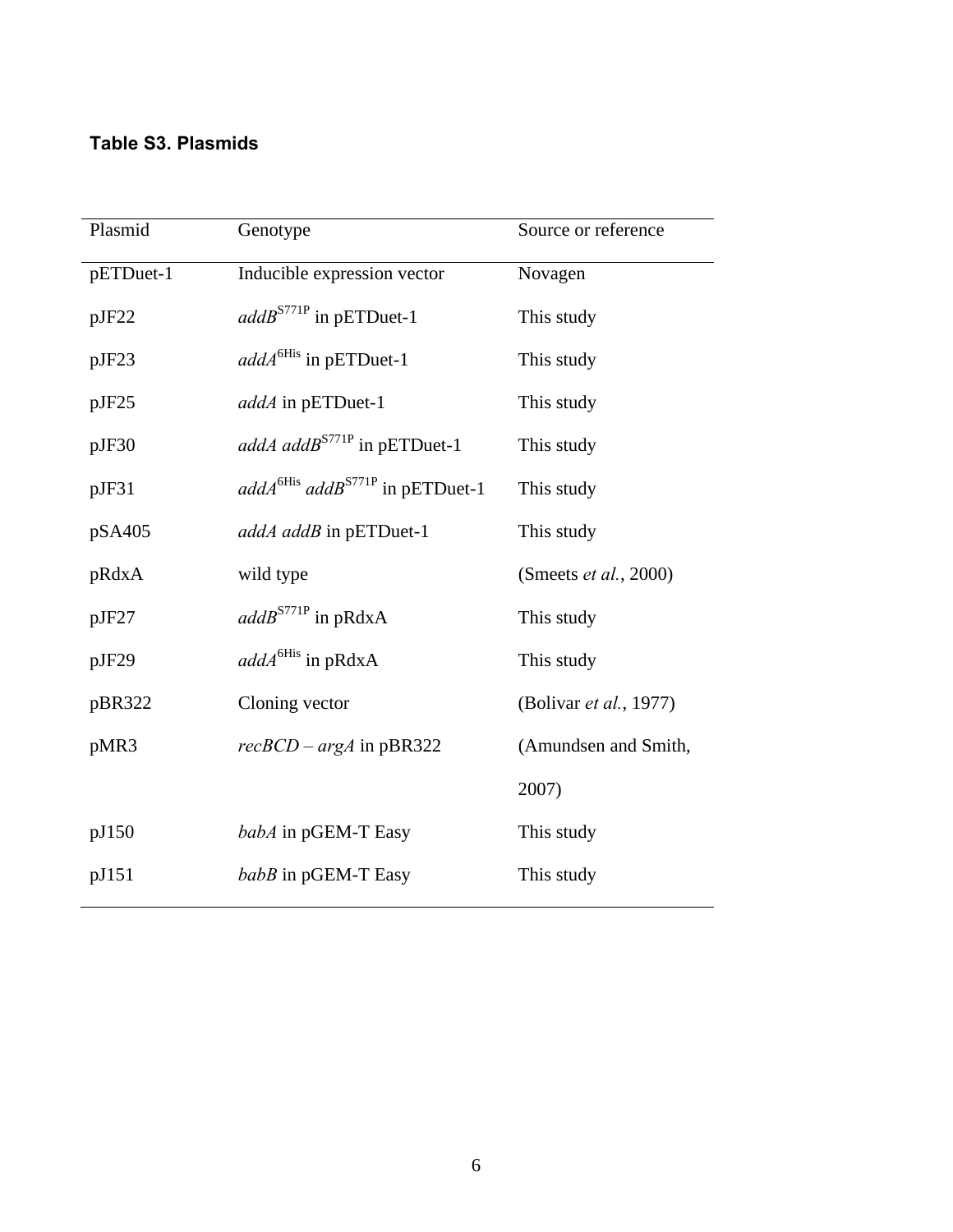| Supplemental Table 4. ID <sub>50</sub> determination for wild type, <b>ΔrecA</b> :: cat and ΔaddA:: cat |                                                                                                                       |                                    |                                |                   |              |                                  |                                                                                                                        |                       |             |
|---------------------------------------------------------------------------------------------------------|-----------------------------------------------------------------------------------------------------------------------|------------------------------------|--------------------------------|-------------------|--------------|----------------------------------|------------------------------------------------------------------------------------------------------------------------|-----------------------|-------------|
|                                                                                                         |                                                                                                                       |                                    | <b>Accumulated<sup>a</sup></b> |                   |              |                                  |                                                                                                                        |                       |             |
| <b>Number of</b><br>cells in<br>inoculum                                                                | <b>Number</b><br><b>Infected</b>                                                                                      | <b>Number</b><br><b>Uninfected</b> | <b>Infected</b>                | <b>Uninfected</b> | <b>Total</b> | <b>Accumulated</b><br>% Infected | Proportionate<br><b>Distance</b> <sup>b</sup>                                                                          | $log$ ID50 $^{\circ}$ | <b>ID50</b> |
| wild-type NSH57                                                                                         |                                                                                                                       |                                    |                                |                   |              |                                  |                                                                                                                        |                       |             |
| 3.34E+06                                                                                                | 4                                                                                                                     | 1                                  | 12                             | 1                 | 13           | 92                               |                                                                                                                        |                       |             |
| $3.34E + 05$                                                                                            | 4                                                                                                                     | 1                                  | 8                              | $\overline{2}$    | 10           | 80                               |                                                                                                                        |                       |             |
| $3.34E + 04$                                                                                            | 3                                                                                                                     | 1                                  | 4                              | 3                 | 7            | 57                               | 0.84                                                                                                                   | 4.4                   | $2.3E + 04$ |
| $3.34E + 03$                                                                                            | 1                                                                                                                     | 4                                  | 1                              | $\overline{7}$    | 8            | 13                               |                                                                                                                        |                       |             |
| recA::cat                                                                                               |                                                                                                                       |                                    |                                |                   |              |                                  |                                                                                                                        |                       |             |
| 2.40E+10                                                                                                | 0                                                                                                                     | 5                                  | 1                              | 5                 | 6            | 20                               |                                                                                                                        |                       | $>2.4E+10$  |
| 2.40E+09                                                                                                | 1                                                                                                                     | 4                                  | 1                              | 9                 | 10           | 10                               |                                                                                                                        |                       |             |
| $2.40E + 08$                                                                                            | $\Omega$                                                                                                              | 5                                  | $\Omega$                       | 14                | 14           | $\Omega$                         |                                                                                                                        |                       |             |
| 2.40E+07                                                                                                | 0                                                                                                                     | 5                                  | 0                              | 19                | 19           | $\mathbf 0$                      |                                                                                                                        |                       |             |
| 2.40E+06                                                                                                | $\Omega$                                                                                                              | 5                                  | 0                              | 24                | 24           | 0                                |                                                                                                                        |                       |             |
| addA::cat                                                                                               |                                                                                                                       |                                    |                                |                   |              |                                  |                                                                                                                        |                       |             |
| 2.90E+08                                                                                                | 5                                                                                                                     | 0                                  | 8                              | $\Omega$          | 8            | 100                              |                                                                                                                        |                       |             |
| $2.90E + 07$                                                                                            | 3                                                                                                                     | $\overline{2}$                     | 3                              | $\overline{2}$    | 5            | 60                               | 0.83                                                                                                                   | 7.3                   | $2.0E + 07$ |
| 2.90E+06                                                                                                | 0                                                                                                                     | 5                                  | 0                              | 7                 | 7            | 0                                |                                                                                                                        |                       |             |
| 2.90E+05                                                                                                | 0                                                                                                                     | 5                                  | 0                              | 12                | 12           | 0                                |                                                                                                                        |                       |             |
| $2.90E + 04$                                                                                            | $\Omega$                                                                                                              | 5                                  | $\Omega$                       | 17                | 17           | 0                                |                                                                                                                        |                       |             |
|                                                                                                         |                                                                                                                       |                                    |                                |                   |              |                                  | Accumulated infected are obtained by adding successfive entries in column 2 from bottom to top; accumulated uninfected |                       |             |
|                                                                                                         | are obtained by adding successfive entries in column 3 from the top to the bottom; accumulated totals are obtained by |                                    |                                |                   |              |                                  |                                                                                                                        |                       |             |
| adding the values for column 4 and 5 at each dose.                                                      |                                                                                                                       |                                    |                                |                   |              |                                  |                                                                                                                        |                       |             |
| Proportionate distance = $(50\%$ - next lowest %)/(next highest % - next lowest %)                      |                                                                                                                       |                                    |                                |                   |              |                                  |                                                                                                                        |                       |             |
|                                                                                                         | $C_{\text{Log}}$ ID50 = (proportionate distance $*$ log dose increment) + log(dose of the next lowest percent)        |                                    |                                |                   |              |                                  |                                                                                                                        |                       |             |